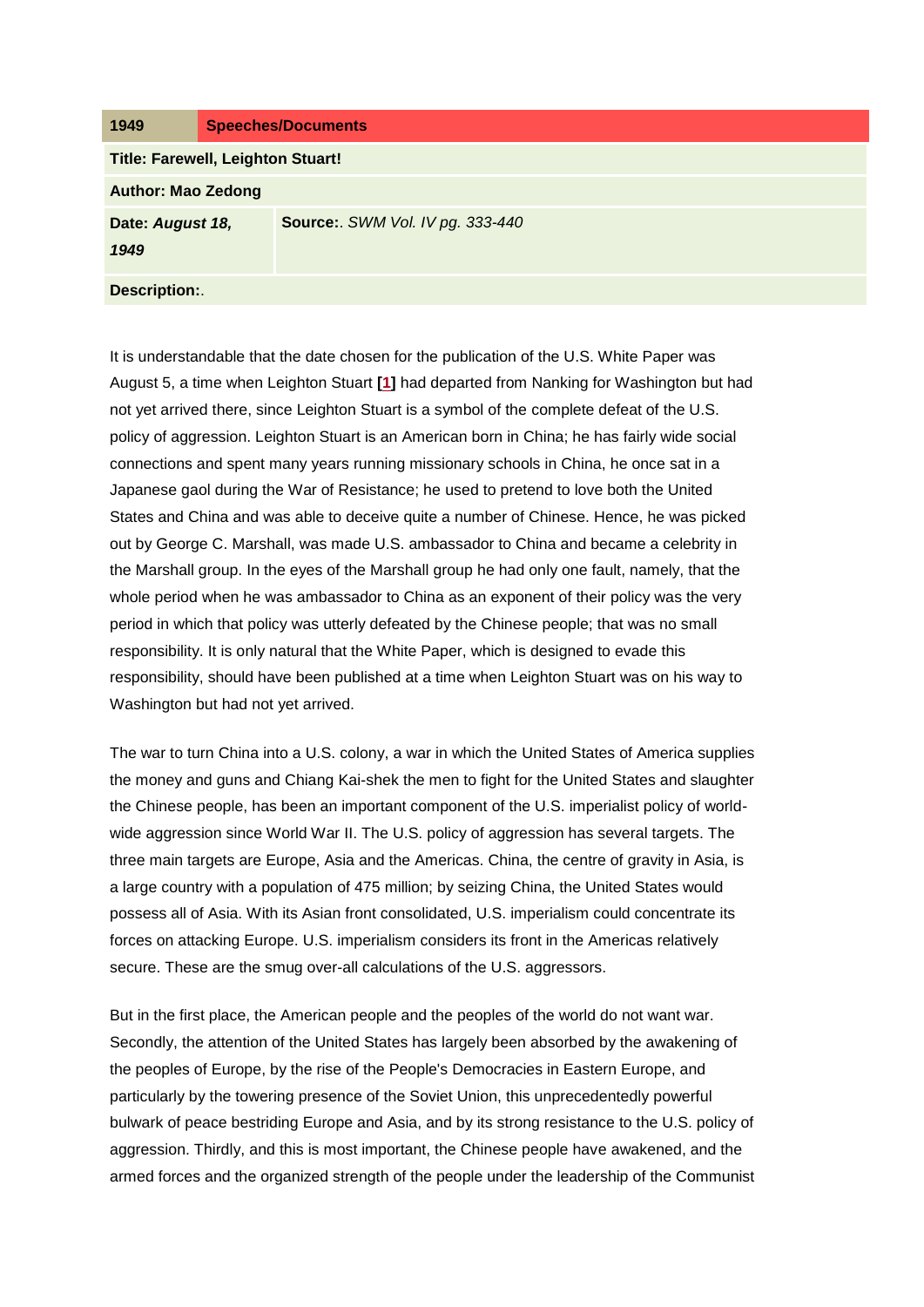Party of China have become more powerful than ever before. Consequently, the ruling clique of U.S. imperialism has been prevented from adopting a policy of direct, large-scale armed attacks on China and instead has adopted a policy of helping Chiang Kai-shek fight the civil war.

U.S. naval, ground and air forces did participate in the war in China. There were U.S. naval bases in Tsingtao, Shanghai and Taiwan. U.S. troops were stationed in Peiping, Tientsin, Tangshan, Chinwangtao, Tsingtao, Shanghai and Nanking. The U.S. air force controlled all of China's air space and took aerial photographs of all China's strategic areas for military maps. At the town of Anping near Peiping, at Chiutai near Changchun, at Tangshan and in the Eastern Shantung Peninsula, U.S. troops and other military personnel clashed with the People's Liberation Army and on several occasions were captured.[\[2\]](http://www.marxists.org/reference/archive/mao/selected-works/volume-4/mswv4_67.htm#bm2#bm2) Chennault's air fleet took an extensive part in the civil war.[\[3\]](http://www.marxists.org/reference/archive/mao/selected-works/volume-4/mswv4_67.htm#bm3#bm3) Besides transporting troops for Chiang Kai-shek, the U.S. air force bombed and sank the cruiser *Chungking*, which had mutinied against the Kuomintang.[\[4\]](http://www.marxists.org/reference/archive/mao/selected-works/volume-4/mswv4_67.htm#bm4#bm4)All these were acts of direct participation in the war, although they fell short of an open declaration of war and were not large in scale, and although the principal method of U.S. aggression was the large-scale supply of money, munitions and advisers to help Chiang Kai-shek fight the civil war.

The use of this method by the United States was determined by the objective situation in China and the rest of the world, and not by any lack of desire on the part of the Truman-Marshall group, the ruling clique of U.S. imperialism, to launch direct aggression against China. Moreover, at the outset of its help to Chiang Kai-shek in fighting the civil war, a crude farce was staged in which the United States appeared as mediator in the conflict between the Kuomintang and the Communist Party; this was an attempt to soften up the Communist Party of China, deceive the Chinese people and thus gain control of all China without fighting. The peace negotiations failed, the deception fell through and the curtain rose on the war.

Liberals or "democratic individualists" who cherish illusions about the United States and have short memories! Please look at Acheson's own words:

When peace came the United States was confronted with three possible alternatives in China: (1) it could have pulled out lock, stock and barrel; (2) it could have intervened militarily on a major scale to assist the Nationalists to destroy the Communists, (3) it could, while assisting the Nationalists to assert their authority over as much of China as possible, endeavor to avoid a civil war by working for a compromise between the two sides.

Why didn't the United States adopt the first of these policies? Acheson says:

The first alternative would, and I believe American public opinion at the time so felt, have represented an abandonment of our international responsibilities and of our traditional policy of friendship for China before we had made a determined effort to be of assistance.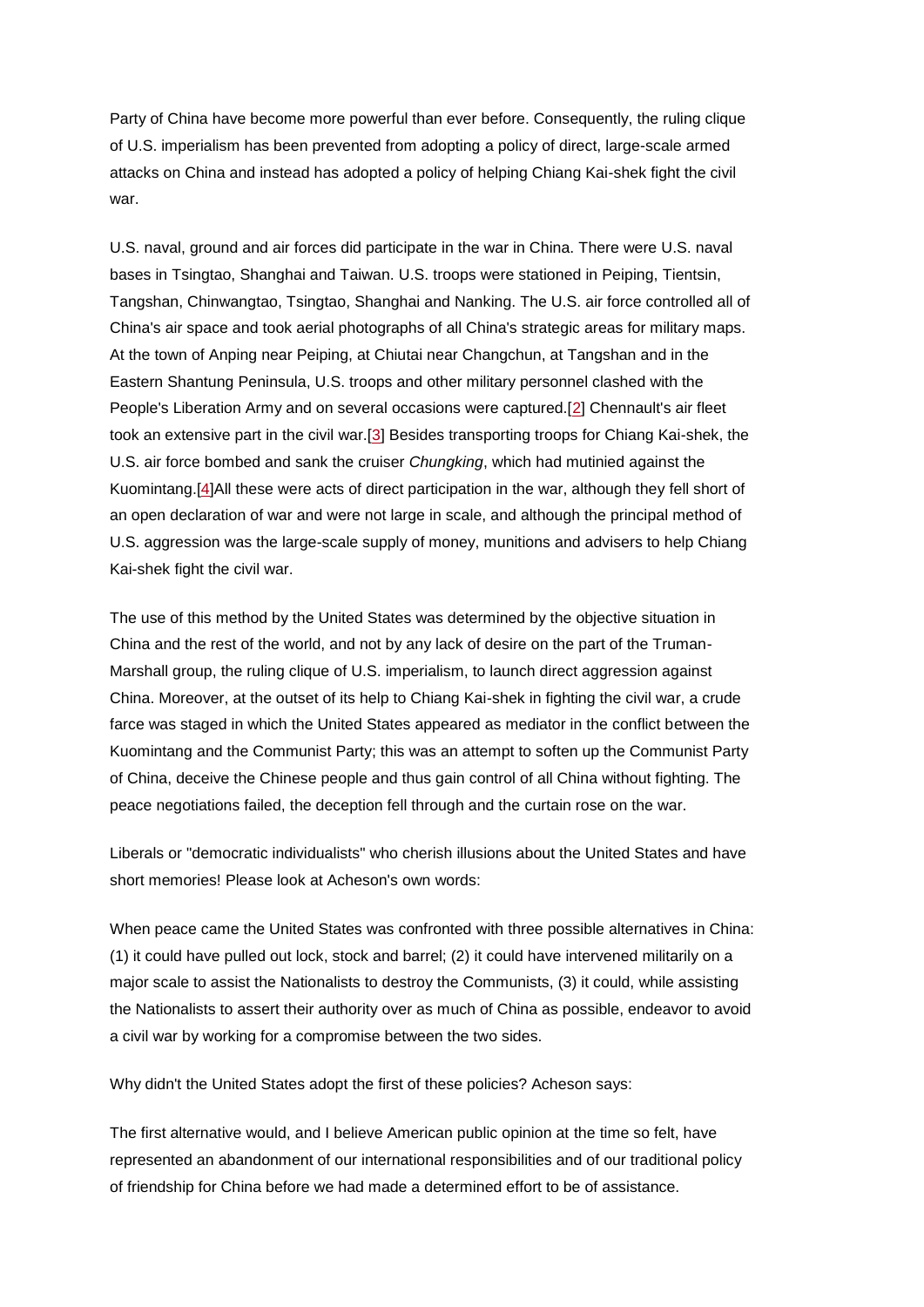So that's how things stand: the "international responsibilities" of the United States and its "traditional policy of friendship for China" are nothing but intervention against China. Intervention is called assuming international responsibilities and showing friendship for China; as to non-intervention, it simply won't do. Here Acheson defiles U.S. public opinion; his is the "public opinion" of Wall Street, not the public opinion of the American people.

Why didn't the United States adopt the second of these policies? Acheson says:

The second alternative policy, while it may look attractive theoretically and in retrospect, was wholly impracticable. The Nationalists had been unable to destroy the Communists during the 10 years before the war. Now after the war the Nationalists were, as indicated above, weakened, demoralized, and unpopular. They had quickly dissipated their popular support and prestige in the areas liberated from the Japanese by the conduct of their civil and military officials. The Communists on the other hand were much stronger than they had ever been and were in control of most of North China. Because of the ineffectiveness of the Nationalist forces which was later to be tragically demonstrated, the Communists probably could have been dislodged only by American arms. It is obvious that the American people would not have sanctioned such a colossal commitment of our armies in 1945 or later. We therefore came to the third alternative policy. . . .

What a splendid idea! The United States supplies the money and guns and Chiang Kai-shek the men to fight for the United States and slaughter the Chinese people, to "destroy the Communists" and turn China into a U.S. colony, so that the United States may fulfil its "international responsibilities" and carry out its "traditional policy of friendship for China".

Although the Kuomintang was corrupt and incompetent, "demoralized and unpopular", the United States nevertheless supplied it with money and guns and made it fight. Direct armed intervention was all right, "theoretically". It also seems all right "in retrospect" to the rulers of the United States. For direct armed intervention would really have been interesting and it might "look attractive". But it would not have worked in practice, for "it is obvious that the American people would not have sanctioned" it. Not that the imperialist group of Truman, Marshall, Acheson and their like did not desire it -- they very much desired it -- but the situation in China, in the United States and in the world as a whole (a point Acheson does not mention) did not permit it; they had to give up their preference and take the third way.

Let those Chinese who believe that "victory is possible even without international help" listen. Acheson is giving you a lesson. Acheson is a good teacher, giving lessons free of charge, and he is telling the whole truth with tireless zeal and great candour. The United States refrained from dispatching large forces to attack China, not because the U.S. government didn't want to, but because it had worries. First worry: the Chinese people would oppose it, and the U.S. government was afraid of getting hopelessly bogged down in a quagmire. Second worry: the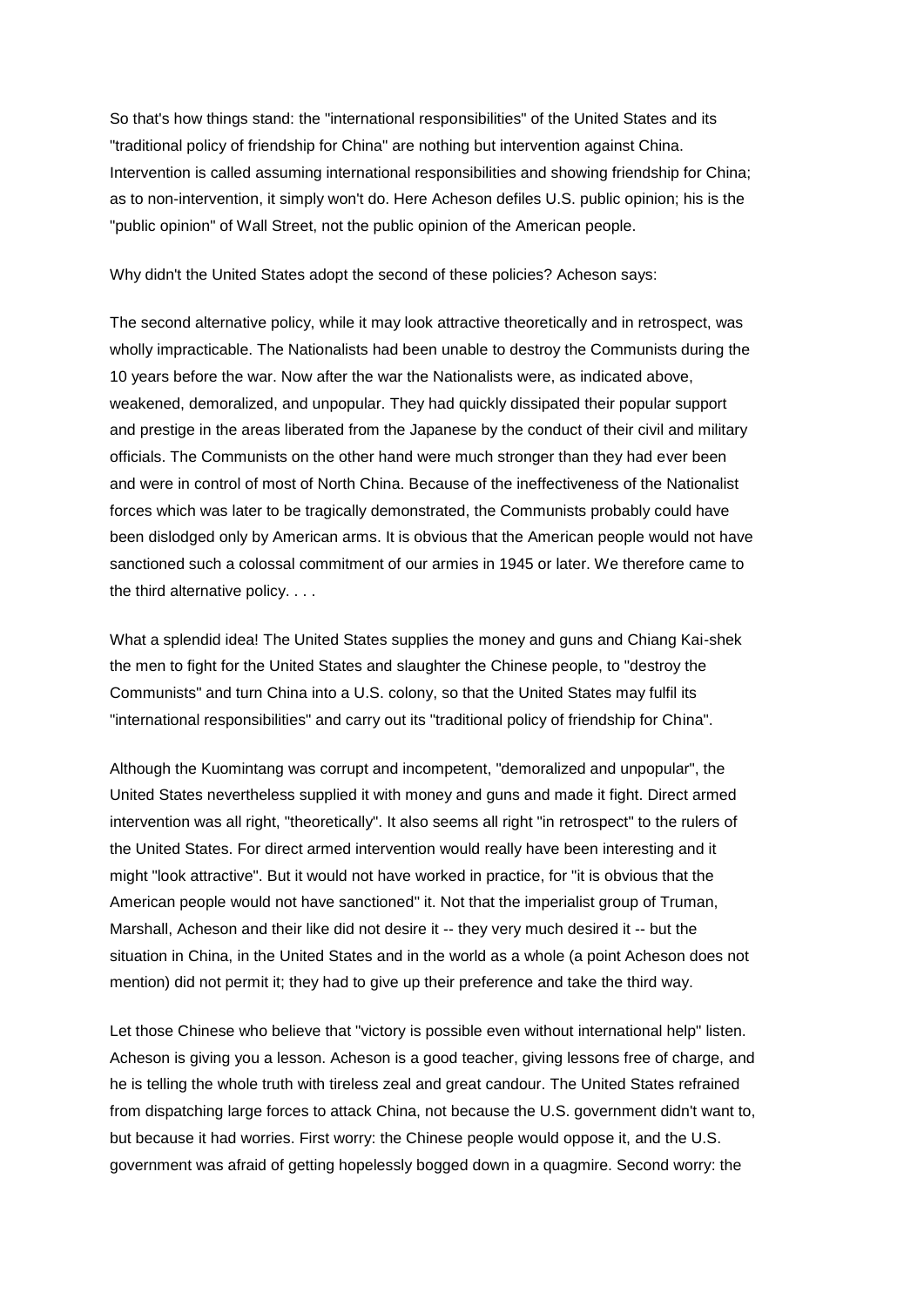American people would oppose it, and so the U.S. government dared not order mobilization. Third worry: the people of the Soviet Union, of Europe and of the rest of the world would oppose it, and the U.S. government would face universal condemnation. Acheson's charming candour has its limits and he is unwilling to mention the third worry. The reason is he is afraid of losing face before the Soviet Union, he is afraid that the Marshall Plan in Europe, **[\[5\]](http://www.marxists.org/reference/archive/mao/selected-works/volume-4/mswv4_67.htm#bm5#bm5)** which is already a failure despite pretences to the contrary, may end dismally in total collapse.

Let those Chinese who are short-sighted, muddle-headed liberals or democratic individualists listen. Acheson is giving you a lesson; he is a good teacher for you. He has made a clean sweep of your fancied U.S. humanity, justice and virtue. Isn't that so? Can you find a trace of humanity, justice or virtue in the White Paper or in Acheson's Letter of Transmittal?

True, the United States has science and technology. But unfortunately they are in the grip of the capitalists, not in the hands of the people, and are used to exploit and oppress the people at home and to perpetrate aggression and to slaughter people abroad. There is also "democracy" in the United States. But unfortunately it is only another name for the dictatorship of the bourgeoisie by itself. The United States has plenty of money. But unfortunately it is willing to give money only to the Chiang Kai-shek reactionaries, who are rotten to the core. The United States, it is said, is and will be quite willing to give money to its fifth column in China, but is unwilling to give it to the ordinary run of liberals or democratic individualists, who are much too bookish and do not know how to appreciate favours, and naturally it is even more unwilling to give money to the Communists. Money may be given, but only conditionally. What is the condition? Follow the United States. The Americans have sprinkled some relief flour in Peiping, Tientsin and Shanghai to see who will stoop to pick it up. Like Chiang Tai Kung fishing, **[\[6\]](http://www.marxists.org/reference/archive/mao/selected-works/volume-4/mswv4_67.htm#bm6#bm6)** they have cast the line for the fish who want to be caught. But he who swallows food handed out in contempt **[\[7\]](http://www.marxists.org/reference/archive/mao/selected-works/volume-4/mswv4_67.htm#bm7#bm7)** will get a bellyache.

We Chinese have backbone. Many who were once liberals or democratic individualists have stood up to the U.S. imperialists and their running dogs, the Kuomintang reactionaries. Wen Yi-to rose to his full height and smote the table, angrily faced the Kuomintang pistols and died rather than submit.**[\[8\]](http://www.marxists.org/reference/archive/mao/selected-works/volume-4/mswv4_67.htm#bm8#bm8)** Chu Tse-ching, though seriously ill, starved to death rather than accept U.S. "relief food".**[\[9\]](http://www.marxists.org/reference/archive/mao/selected-works/volume-4/mswv4_67.htm#bm9#bm9)** Han Yu of the Tang Dynasty wrote a "Eulogy of Po Yi", **[\[10\]](http://www.marxists.org/reference/archive/mao/selected-works/volume-4/mswv4_67.htm#bm10#bm10)** praising a man with quite a few "democratic individualist" ideas, who shirked his duty towards the people of his own country, deserted his post and opposed the people's war of liberation of that time, led by King Wu. He lauded the wrong man. We should write eulogies of Wen Yi-to and Chu Tse-ching who demonstrated the heroic spirit of our nation.

What matter if we have to face some difficulties? Let them blockade us! Let them blockade us for eight or ten years! By that time all of China's problems will have been solved. Will the Chinese cower before difficulties when they are not afraid even of death? Lao Tzu said, "The people fear not death, why threaten them with it?" **[\[11\]](http://www.marxists.org/reference/archive/mao/selected-works/volume-4/mswv4_67.htm#bm11#bm11)** U.S. imperialism and its running dogs,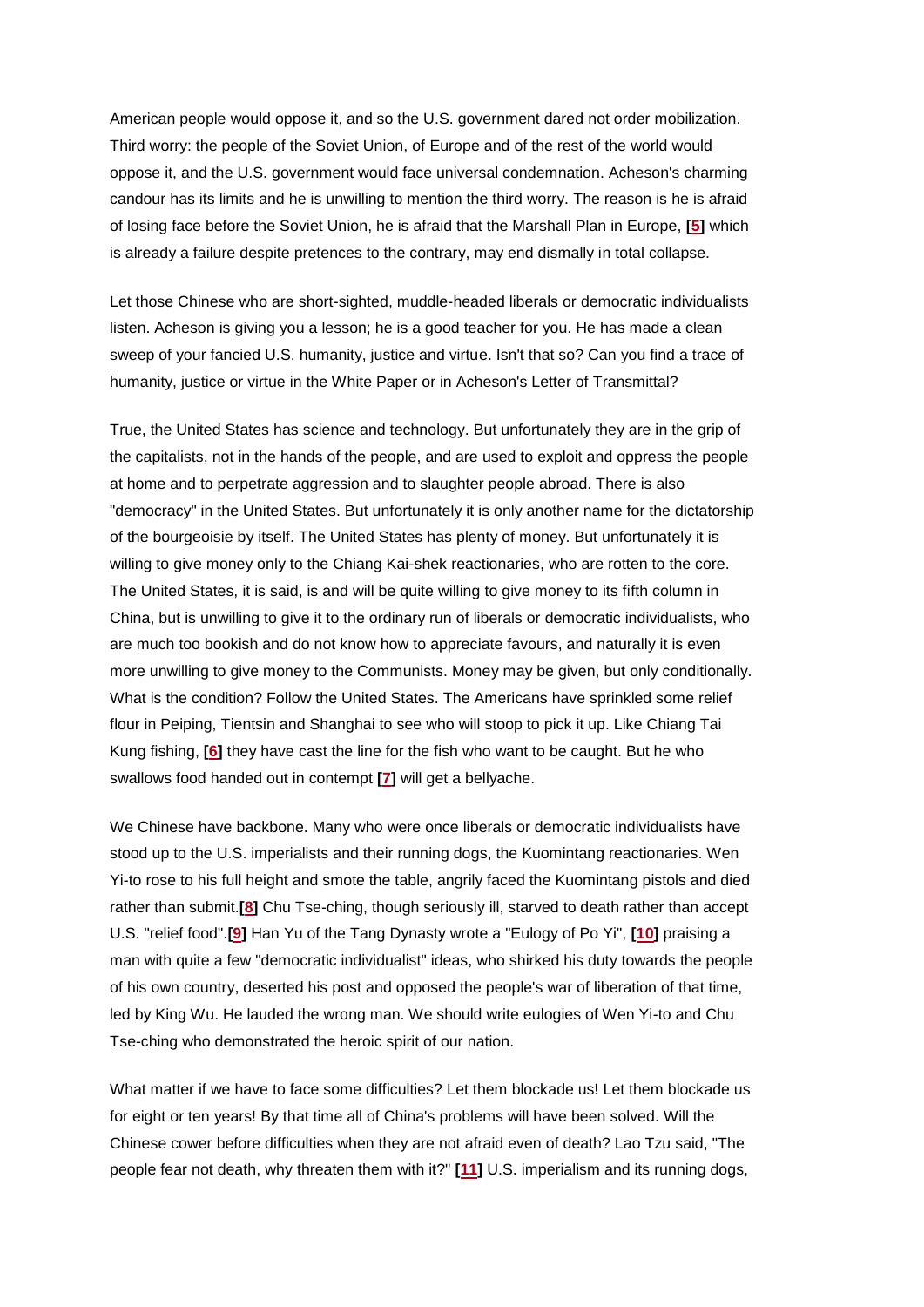the Chiang Kai-shek reactionaries, have not only "threatened" us with death but actually put many of us to death. Besides people like Wen Yi-to, they have killed millions of Chinese in the last three years with U.S. carbines, machine-guns, mortars, bazookas, howitzers, tanks and bombs dropped from aeroplanes. This situation is now coming to an end. They have been defeated. It is we who are going in to attack them, not they who are coming out to attack us. They will soon be finished. True, the few problems left to us, such as blockade, unemployment, famine, inflation and rising prices, are difficulties, but we have already begun to breathe more easily than in the past three years. We have come triumphantly through the ordeal of the last three years, why can't we overcome these few difficulties of today? Why can't we live without the United States?

When the People's Liberation Army crossed the Yangtse River, the U.S. colonial government at Nanking fled helter-skelter. Yet His Excellency Ambassador Stuart sat tight, watching wideeyed, hoping to set up shop under a new signboard and to reap some profit. But what did he see? Apart from the People's Liberation Army marching past, column after column, and the workers, peasants and students rising in hosts, he saw something else -- the Chinese liberals or democratic individualists turning out in force, shouting slogans and talking revolution together with the workers, peasants, soldiers and students. In short, he was left out in the cold, "standing all alone, body and shadow comforting each other". **[\[12\]](http://www.marxists.org/reference/archive/mao/selected-works/volume-4/mswv4_67.htm#bm12#bm12)** There was nothing more for him to do, and he had to take to the road, his briefcase under his arm.

There are still some intellectuals and other people in China who have muddled ideas and illusions about the United States. Therefore we should explain things to them, win them over, educate them and unite with them, so they will come over to the side of the people and not fall into the snares set by imperialism. But the prestige of U.S. imperialism among the Chinese people is completely bankrupt, and the White Paper is a record of its bankruptcy. Progressives should make good use of the White Paper to educate the Chinese people.

Leighton Stuart has departed and the White Paper has arrived. Very good. Very good. Both events are worth celebrating.

## *NOTES*

1. John Leighton Stuart, who was born in China in 1876, was always a loyal agent of U.S. cultural aggression in China. He started missionary work in China in 1905 and in 1919 became president of Yenching University, which was established by the United States in Peking. On July 11, 1946, he was appointed U.S. ambassador to China. He actively supported the Kuomintang reactionaries in prosecuting the civil war and carried out various political intrigues against the Chinese people. On August 2, 1949, because all the efforts of U.S. imperialism to obstruct the victory of the Chinese people's revolution had completely failed, Leighton Stuart had to leave China quietly.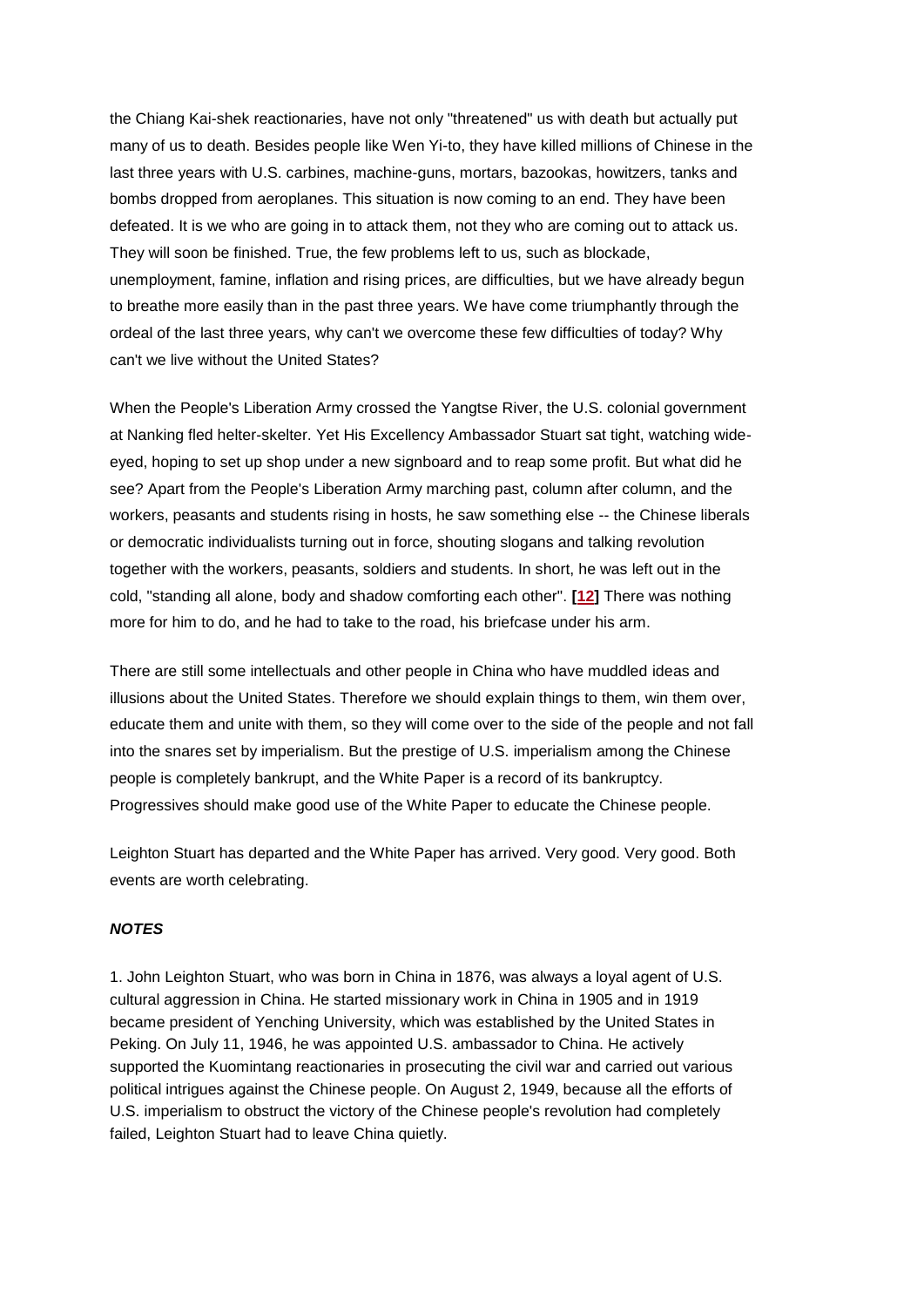2. Following the Japanese surrender in 1945, the armed forces of the United States, with the purpose of aggression against China's territory and sovereignty and of interference in her domestic affairs, landed in China and stationed themselves at Peiping, Shanghai, Nanking, Tientsin, Tangshan, Kaiping, Chinwangtao, Chinghai, Tsingtao and other places. In addition, they repeatedly invaded the Liberated Areas. On July 29, 1946, U.S. troops in Tientsin, in co-ordination with Chiang Kai-shek's bandit troops, assaulted the town of Anping, Hsiangho County, Hopei Province; this is the Anping Incident referred to in the text. On March 1, 1947, U.S. troops made a military reconnaissance of the position of the People's Liberation Army at Hohsipao, situated between Changchun and Chintai in northeastern China. On June 16, 1946, U.S. troops at Tangshan, Hopei Province, raided Sungchiaying and other places; in July they raided Sanho Village, Luanhsien County, and Hsihonan Village, Changli County, both near Tangshan. Of the numerous attacks on the Eastern Shantung Peninsula, the most widely-known were two, one by U.S. aircraft and warships on Langnuankou and Hsiaoli Island, Mouping County, on August 28, 1947, and the other by U.S. forces on Wanglintao Village, north of Chimo County, on December 25, 1947 in co-ordination with Chiang Kai-shek's bandit troops. In all these cases in which the U.S. forces committed acts of aggression by invading the Liberated Areas, the Chinese People's Liberation Army or the local people's armed forces took just action in self-defence.

3. Claire Lee Chennault was at one time U.S. adviser to the Kuomintang government's air force. After the Japanese surrender, he organized a group of the U.S. 14th Air Force personnel into an air transport corps to help the Kuomintang fight the civil war. His air transport corps took a direct part in the criminal reconnoitring and bombing of the Liberated Areas.

4. See "On the Outrages by British Warships -- Statement by the Spokesman of the General Headquarters of the Chinese People's Liberation Army", Note 4, p. 403 of this volume.

5. On June 5, 1947, U.S. Secretary of State George C. Marshall made a speech at Harvard University, putting forward a plan for so-called U.S. "aid" to rehabilitate Europe. The "European Recovery Programme" subsequently drawn up by the U.S. government on the basis of the speech was known as the "Marshall Plan".

6. Chiang Tai Kung lived in the Chou Dynasty. According to a legend, he once fished in the Weishui River, holding a rod without hook or bait three feet above the water, and saying, "The fish that is destined to be caught will come up." (From *Stories About King Wu's Expedition Against the Yin Dynasty.)* 

7. "Food handed out in contempt" refers to alms handed out as an insult. It is an allusion to a story in the *Book of Rites,* which tells of a hungry man in the State of Chi, who would rather starve to death than accept food given him insultingly.

8. Wen Yi-to (1899-1946), famed Chinese poet, scholar and university professor. In 1943 he began to take an active part in the struggle for democracy out of bitter hatred for the reaction and corruption of the Chiang Kai-shek government. After the War of Resistance Against Japan, he vigorously opposed the Kuomintang's conspiracy with U.S. imperialism to start civil war against the people. On July 15, 1946, he was assassinated in Kunming by Kuomintang thugs.